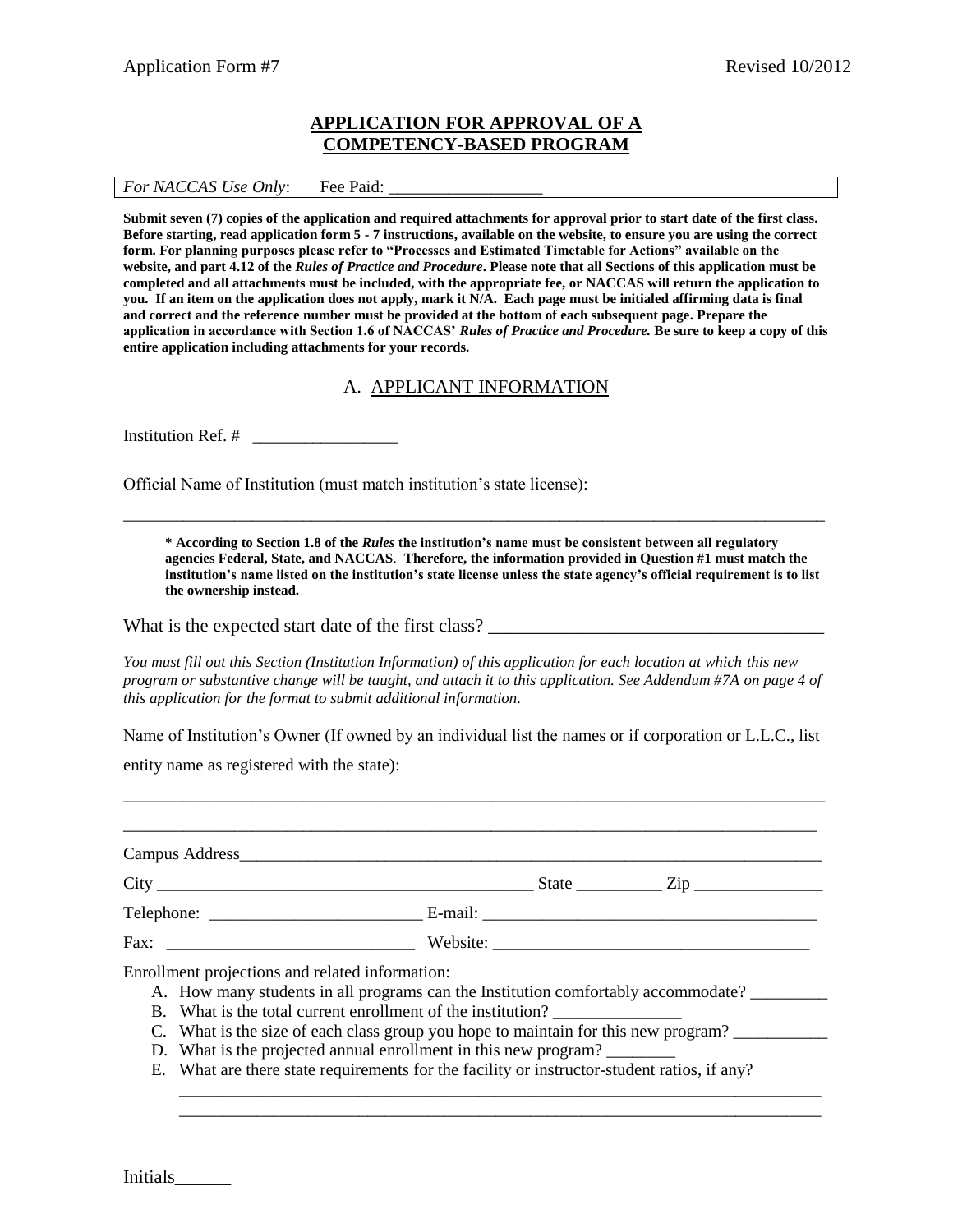Application Form #7 – Application for Approval of a Competency–Based Program Revised 10/2012

### B. PROGRAM INFORMATION

| Name of Program: | Estimated Time to complete: |  |
|------------------|-----------------------------|--|
|                  |                             |  |
|                  |                             |  |

1. Select one approval process:

\_\_\_\_\_\_\_\_\_\_\_\_

- A. \_\_\_\_\_Program to be reviewed through the addition or change of a program process.
- B. \_**\_\_\_\_** Program to be reviewed as part of an institutional renewal of accreditation process.

**Note: Please refer to the instructions for this application (Instructions for Application Forms #5-7) to determine what documentation needs to be submitted.**

2. Who will be responsible for supervision of instruction for this program?

Name: \_\_\_\_\_\_\_\_\_\_\_\_\_\_\_\_\_\_\_\_\_\_\_\_\_\_\_\_\_\_ Title:\_\_\_\_\_\_\_\_\_\_\_\_\_\_\_\_\_\_\_\_\_\_\_\_\_\_\_\_

- 3. Specify the length of time in weeks to complete the distance education portion of the program \_\_\_\_\_\_\_\_\_\_\_\_\_\_\_
- 4. Specify the length of time in weeks to complete on-site portion of the program
- 5. Was this program offered as a test market program? (Refer to Section 4.12 of the *Rules*). Yes No<sub>ll</sub> No If yes, list date of first class start

**Note: The institution is responsible for the management, control, and delivery of distance education instruction. Distance education cannot be used as a mode of delivery for more than 50% of any program.** 

#### C. BASIC STATE INFORMATION

You must fill out Part C of this application for each state in which the new program or substantive change will be taught, and attach it to the application.

| 6. Name of State:                                                                                  |
|----------------------------------------------------------------------------------------------------|
|                                                                                                    |
| Is state certification or licensing available to graduates from this program? _______Yes _______No |
|                                                                                                    |
| 7. Does the state allow graduates of a competency-based program to sit for the licensing           |
| examination?                                                                                       |
| With a certificate of clock hours of training completed? ______Yes ______No                        |
| Without a certificate of clock hours of training completed? _____Yes ______No                      |
| If hours must be certified, how many hours (or percent of hours) may a student miss without        |
| making them up?                                                                                    |
|                                                                                                    |

If yes, please explain state requirements:

\_\_\_\_\_\_\_\_\_\_\_\_\_\_\_\_\_\_\_\_\_\_\_\_\_\_\_\_\_\_\_\_\_\_\_\_\_\_\_\_\_\_\_\_\_\_\_\_\_\_\_\_\_\_\_\_\_\_\_\_\_\_\_\_\_\_\_\_\_\_\_\_\_\_\_\_\_\_\_\_\_\_ \_\_\_\_\_\_\_\_\_\_\_\_\_\_\_\_\_\_\_\_\_\_\_\_\_\_\_\_\_\_\_\_\_\_\_\_\_\_\_\_\_\_\_\_\_\_\_\_\_\_\_\_\_\_\_\_\_\_\_\_\_\_\_\_\_\_\_\_\_\_\_\_\_\_\_\_\_\_\_\_\_\_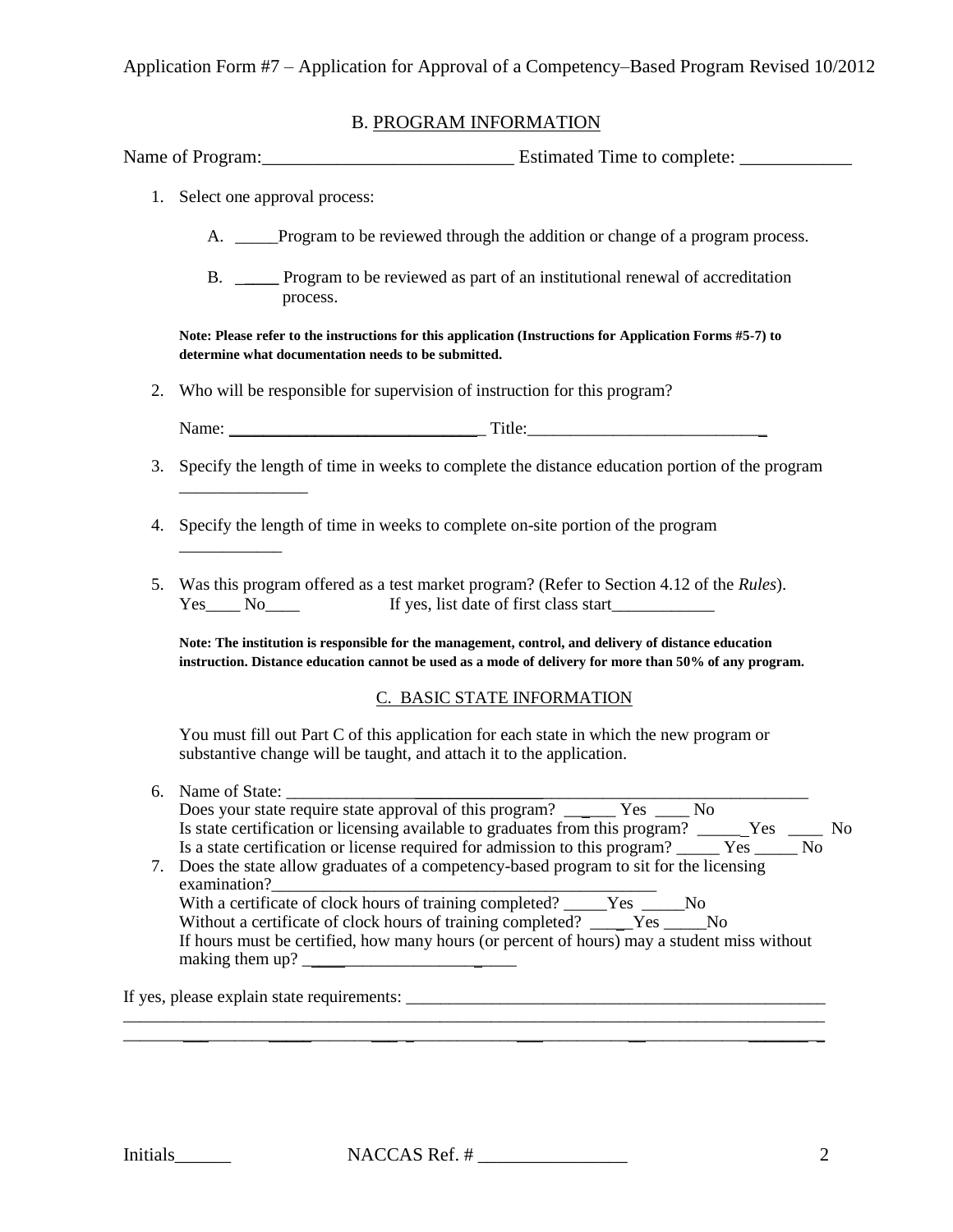### D. REQUIRED ATTACHMENTS

Application through Program Approval Procedure:

- 1. Program Self-Study (see instructions for Application Forms #5 through #7.)
- 2. Evidence of state approval.
- 3. Non-refundable application fee: Refer to Appendix #2, the Schedule of Fees.
- 4. Written documentation of state authority to offer the distance education portion of the program. (Letter, state regulation, etc.), if applicable.

Application through the Renewal of Accreditation Procedure:

- 1. Institutional Self-Study (see instructions for Application Forms #5 through #7)
- 2. Evidence of state approval
- 3. Non-refundable application fee: Refer to the Schedule of Fees on the NACCAS website.
- 4. Written documentation of state authority to offer the distance education portion of the program. (Letter, state regulation, etc.), if applicable.

## **Note: All required documents must be submitted prior to Commission consideration.**

## E. CERTIFICATION

I hereby certify that the institution for which this application is being made is not under any citation by the state licensing agency for any violations of licensing laws. The institution will not make any promotional use of the application prior to prior to approval of this application by NACCAS.

In addition, I hereby provide a release for purposes of eliciting information from state boards and government entities, as well as an acknowledgment of the fact that accrediting information may, at the discretion of NACCAS, be shared with other accrediting agencies and governmental entities.

I certify that I understand that the use of any technical assistance or consultation services provided by NACCAS does not in any way guarantee the approval of this application and that NACCAS' Board of Commissioners has the final authority in determining an institution's compliance with accreditation requirements.

I certify that the information provided herein is true and correct to the best of my knowledge and belief. I further understand that knowingly providing false or misleading information to NACCAS may result in the Commission taking adverse action against the institution.

\_\_\_\_\_\_\_\_\_\_\_\_\_\_\_\_\_\_\_\_\_\_\_\_\_\_\_\_\_\_\_\_\_\_\_\_\_ \_\_\_\_\_\_\_\_\_\_\_\_\_\_\_\_\_\_\_\_

Institution's Owner /or Designee Signature Date

\_\_\_\_\_\_\_\_\_\_\_\_\_\_\_\_\_\_\_\_\_\_\_\_\_\_\_\_\_\_\_\_\_\_\_\_\_

\_\_\_\_\_\_\_\_\_\_\_\_\_\_\_\_\_\_\_\_\_\_\_\_\_\_\_\_\_\_\_\_\_\_\_\_\_\_\_\_

Printed Name- (Clearly)

Title

**Do you have a consultant for accreditation matters? Yes\_\_\_\_ No\_\_\_\_** Notification Form #2 re: Consultant information is attached: Yes No N/A

Initials\_\_\_\_\_\_ NACCAS Ref. # \_\_\_\_\_\_\_\_\_\_\_\_\_\_\_\_ 3